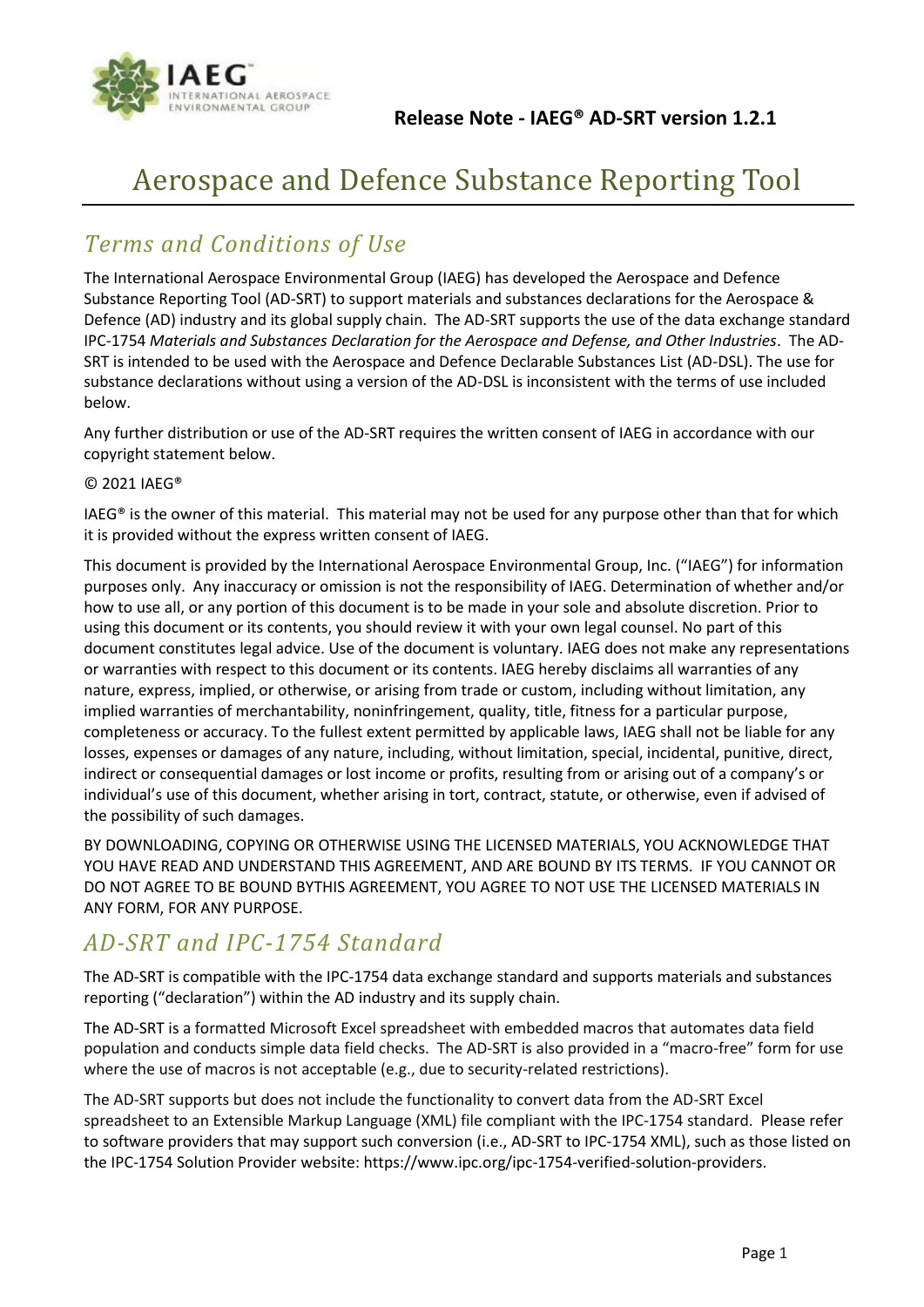

#### **Release Note - IAEG® AD-SRT version 1.2.1**

# *Release Note Content*

# <span id="page-1-0"></span>**1 AD-SRT Change History**

• In May 2020, IAEG® published Version 1.2 of the AD-SRT Excel base tool. However, since then several deficiencies necessitated an update. AD-SRT version 1.2.1 contains the following bug fixes and corrections. The table below provides a detailed history of all changes with Maintenance Request (MR) implemented in this version:

| <b>Location / Tabs</b>                | <b>Modifications</b>                                                                                                                                      | <b>IAEG Maintenance</b><br>Request # |
|---------------------------------------|-----------------------------------------------------------------------------------------------------------------------------------------------------------|--------------------------------------|
| <b>Instruction tab</b>                | On the "Instructions Tab" of the xlsx version (without macro),<br>action to remove the expand/contract feature for visibility of<br>the rows.             | <b>MR168</b>                         |
| <b>Request-Supplier</b><br><b>Tab</b> | On the "Request-Supplier Tab" of the xlsx version (without<br>macro), correct the "Identity" reference from ADDSL-0119 to<br>AD-DSL.                      | MR184                                |
| <b>Instruction Tab</b>                | On the "Instructions Tab" of the xlsm version (with macro),<br>action to remove and correctly addressed the data contained in<br>Column J of country list | <b>MR185</b>                         |
| <b>Request-Supplier</b><br><b>Tab</b> | On the "Request-Supplier Tab" of the xlsm version (with macro),<br>removed the default Company Name as IAEG.                                              | <b>MR186</b>                         |

# <span id="page-1-1"></span>**2 AD-SRT Support & Maintenance**

AD-SRT is owned and maintained by IAEG®. It is available on the IAEG website (www.iaeg.com) on the webpage: http://www.iaeg.com/chemicalrpt/adsrt

Please use this contact email for questions or improvement suggestions related to the AD-SRT or its supporting information: substancereporting.support@iaeg.com

# <span id="page-1-2"></span>**3 AD-SRT Forms**

IAEG currently provides two forms of the AD-SRT.

- AD-SRT form with Excel macros (extension ".xlsm") that are used for data entry facilitating and data checks.
- AD-SRT form without Excel macros (extension ".xlsx") for companies that do not allow the use of Excel macros.

Both forms offer the capability of collecting data compatible with the IPC-1754 standard.